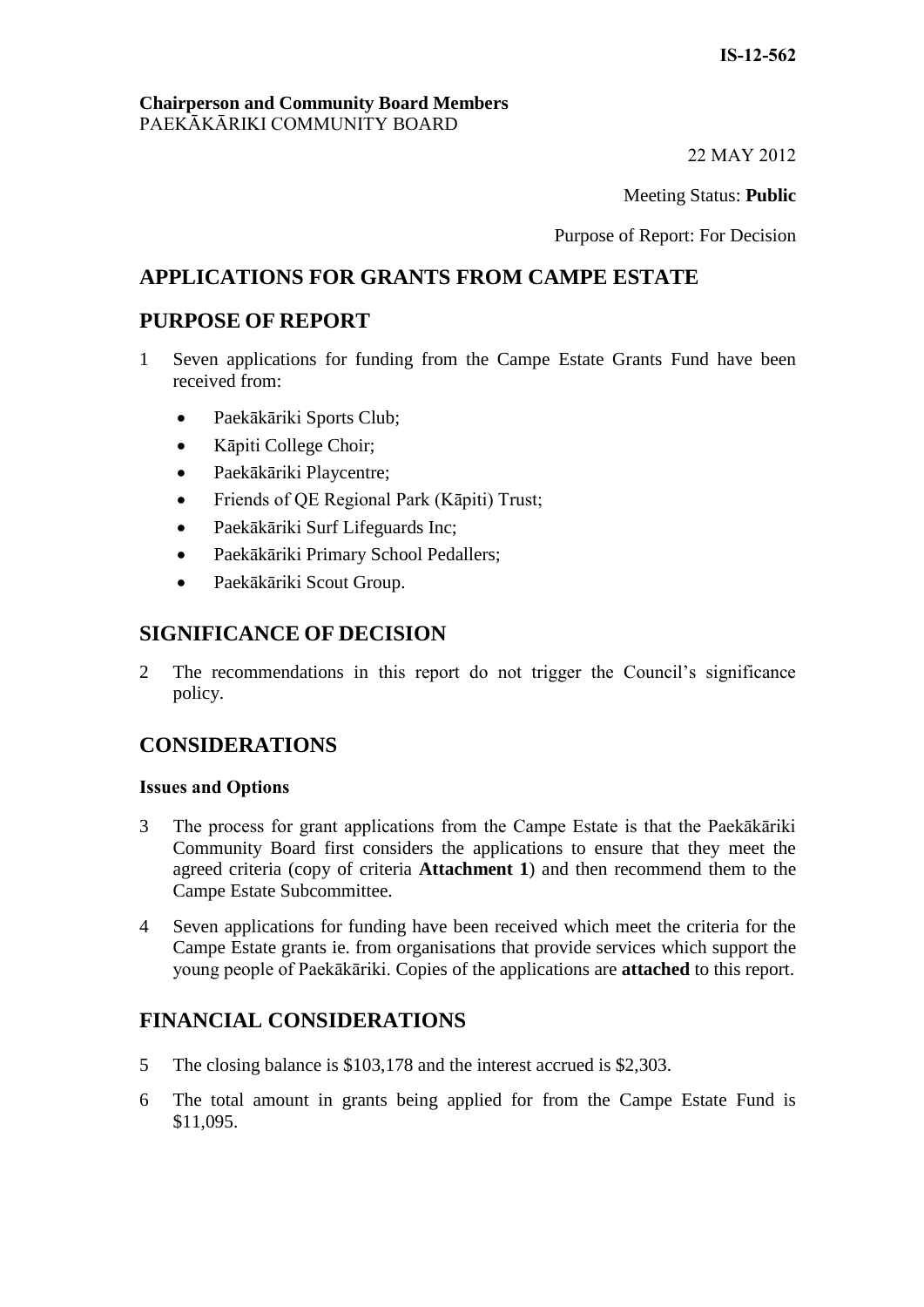| No.            | <b>Name</b>                                | <b>Amount applied for</b> |
|----------------|--------------------------------------------|---------------------------|
| 1              | Paekākāriki Sports Club                    | 500.00                    |
| $\overline{2}$ | Kāpiti College Choir                       | 1,200.00                  |
| 3              | Paekākāriki Playcentre                     | 1,200.00                  |
| 4              | Friends of QE Regional Park (Kāpiti) Trust | 5,000.00                  |
| 5              | Paekākāriki Surf Lifeguards Inc            | 1,500.00                  |
| 6              | Paekākāriki Primary School Pedallers       | 1,195.00                  |
| $\overline{7}$ | Paekākāriki Scout Group                    | 500.00                    |
| TOTAL          |                                            | \$11,095.00               |

# **LEGAL AND CONSULTATION CONSIDERATIONS**

7 There are no legal or consultation considerations related to this report.

# **POLICY IMPLICATIONS**

8 There are no policy implications related to this report.

## **PUBLICITY CONSIDERATIONS**

9 The Paekākāriki Community will be interested in hearing the outcome of this report.

# **OTHER CONSIDERATIONS**

10 There are no other considerations.

# **RECOMMENDATIONS**

- 11 That the Paekākāriki Community Board recommends to the Campe Estate Trustees that the sum of \$............. be granted to Paekākāriki Sports Club to assist with hireage fees for the Paekākāriki Memorial Hall (being used as an additional training area instead of Campbell Park) from May to August.
- 12 That the Paekākāriki Community Board recommends to the Campe Estate Trustees that the sum of \$............. be granted to assist three Paekākāriki students and possibly one teacher from the Kāpiti College Choir with travel costs to the USA where the choir will compete at the Cincinnati World Choir Games.
- 13 That the Paekākāriki Community Board recommends to the Campe Estate Trustees that the sum of \$............. be granted to the Paekākāriki Playcentre to assist with its parent training requirements to Level 3.
- 14 That the Paekākāriki Community Board recommends to the Campe Estate Trustees that the sum of \$............. be granted to Friends of QE Regional Park (Kāpiti) Trust to assist with the creation of an all weather cycle/walking link between Paekākāriki and Raumati.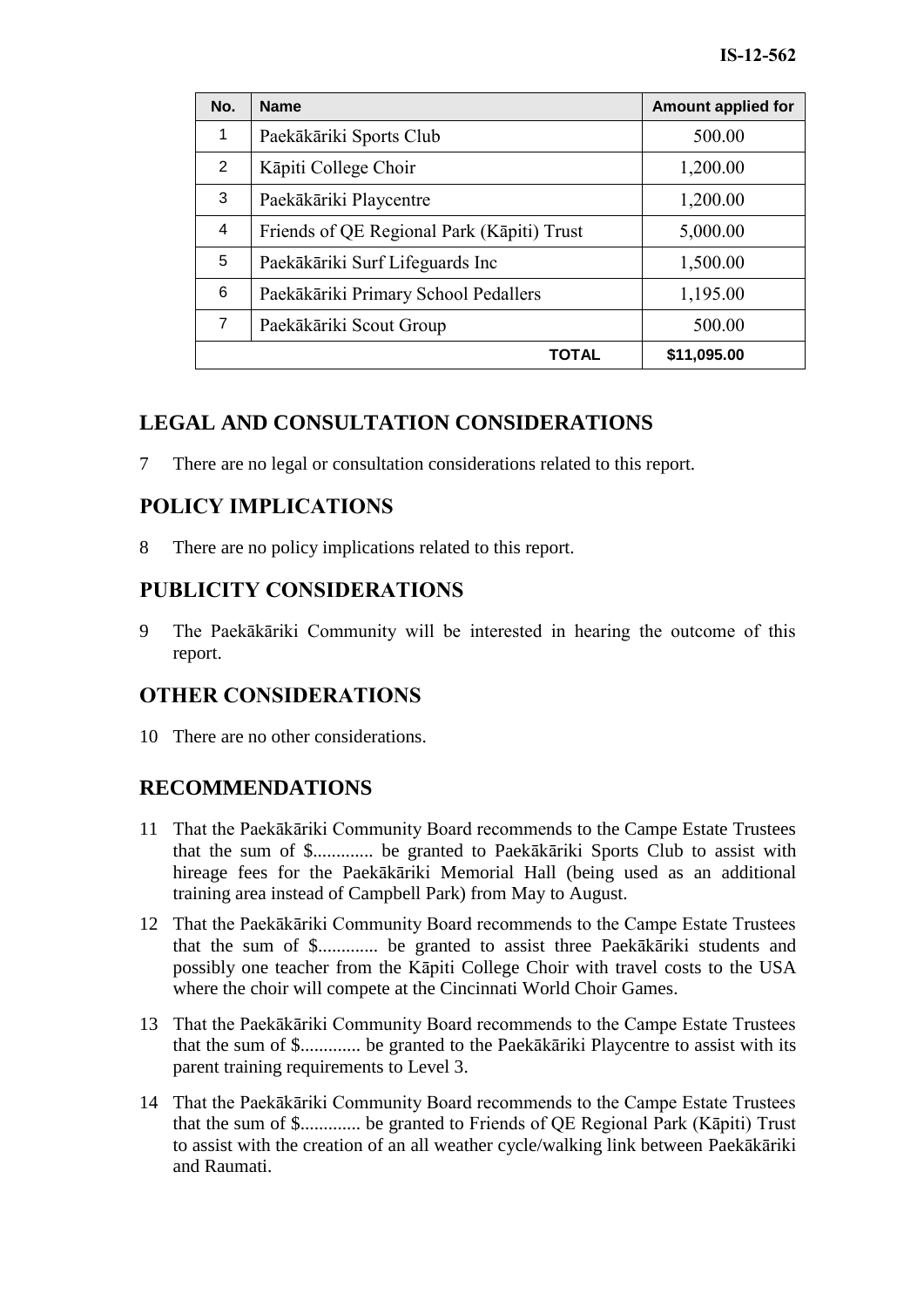- 15 That the Paekākāriki Community Board recommends to the Campe Estate Trustees that the sum of \$............. be granted to Paekākāriki Surf Lifeguards Inc to assist with the purchase of new equipment (boogie boards) for 160 children registered onto the Club's 'Nipper' programme.
- 16 That the Paekākāriki Community Board recommends to the Campe Estate Trustees that the sum of \$............. be granted to Paekākāriki Primary School Pedallers to assist with costs for promising young bikers and three adults to attend the next BikeNZ Mountainbike School of Dirt training course.
- 17 That the Paekākāriki Community Board recommends to the Campe Estate Trustees that the sum of \$............. be granted to Paekākāriki Scout Group to assist with increased insurance premiums.

Report prepared by: Report approved by:

**Marg Harris Sean Mallon** EXECUTIVE SECRETARY INFRASTRUCTURE SERVICES

#### **ATTACHMENTS**

- Grant Criteria
- Applications from:
	- o Paekākāriki Sports Club
	- o Kāpiti College Choir
	- o Paekākāriki Playcentre
	- o Friends of QE Regional Park (Kāpiti) Trust
	- o Paekākāriki Surf Lifeguards Inc
	- o Paekākāriki Primary School Pedallers
	- o Paekākāriki Scout Group
- Accountability reports for Discretionary Grant applications:
	- o Paekākāriki Junior Cricket
	- o Ngati Toa/Ngati Haumia Waitangi Day 2012
	- o Parkinsons Kāpiti Horowhenua

GROUP MANAGER INFRASTRUCTURE SERVICES